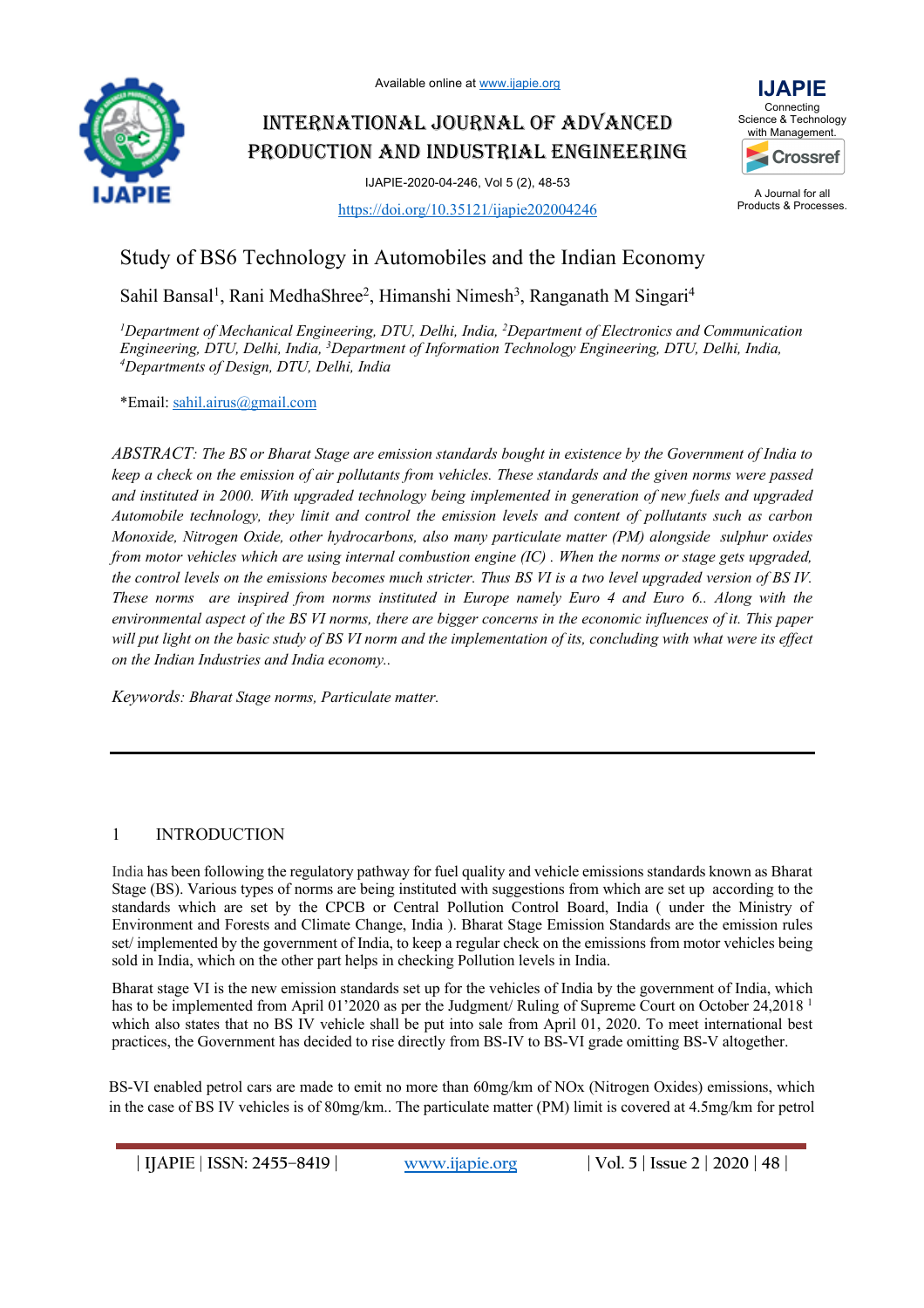engines which work on direct Injection. For diesel cars, NOx emissions are reduced to 80mg/km from 250mg/km, HC+NOx to 170mg/km from 300mg/km, and PM to 4.5mg/km from 25mg/km. 2

| <b>Vehicle category</b>                                                      | <b>BS III Implementation date</b>                        | <b>BSIV Implementation date</b>                                 |  |
|------------------------------------------------------------------------------|----------------------------------------------------------|-----------------------------------------------------------------|--|
| Category: M, N<br><b>MOTOR</b> vehicles<br>With GVW less than<br>3,500 kg    | 2005 in select states and<br>cities<br>2010 whole nation | 2010 in select states and<br>cities<br>2017 in whole nationwide |  |
| Category: M, N<br><b>MOTOR</b> vehicles<br>With GVW greater<br>than 3,500 kg | 2005 in select states and<br>cities<br>2010 whole nation | 2010 in select states and<br>cities<br>2017 in whole nationwide |  |
| Two wheelers                                                                 | whole in 2010                                            | whole in 2017                                                   |  |
| Three wheelers                                                               | whole in 2010                                            | whole in 2017                                                   |  |

Table 1. Dates of implementation of BS III and BS IV norms<sup>3,4</sup>

**Table 2.** Notable specifications for BS VI 4

| <b>Type of fuel</b>          | parameter                                                    | in Units          | specs   |
|------------------------------|--------------------------------------------------------------|-------------------|---------|
|                              | RON or research octane number                                |                   | 91      |
| Regular<br>grade<br>gasoline | <b>MON or Motor Octane Number</b>                            |                   | 81      |
|                              | Max, olefin content in fuel                                  | $\%$ V            | 21      |
|                              | Max. oxygen content in fuel                                  | $\%m$             | 2.7     |
|                              | Max, 95% distillation B.P. in fuel                           | $\circ$           | 370     |
|                              | Density at 15 °C                                             | kg/m <sup>3</sup> | 820-860 |
| <b>Diesel</b>                | Max.polycyclic aromatic hydrocarbon<br>(PAH) content in fuel | $\%$ m            | 11      |

#### **BS-IV AND BS-VI**

The basic difference between the existing BS-IV and new BS-VI auto fuel norm is the presence of sulphur.

● The BS-VI fuel is estimated to bring around 80 per cent reduction of sulphur, from 50 parts per million to 10 ppm.

**| IJAPIE** | **ISSN: 2455–8419 | www.ijapie.org | Vol. 5 | Issue 2 | 2020 | 49 |**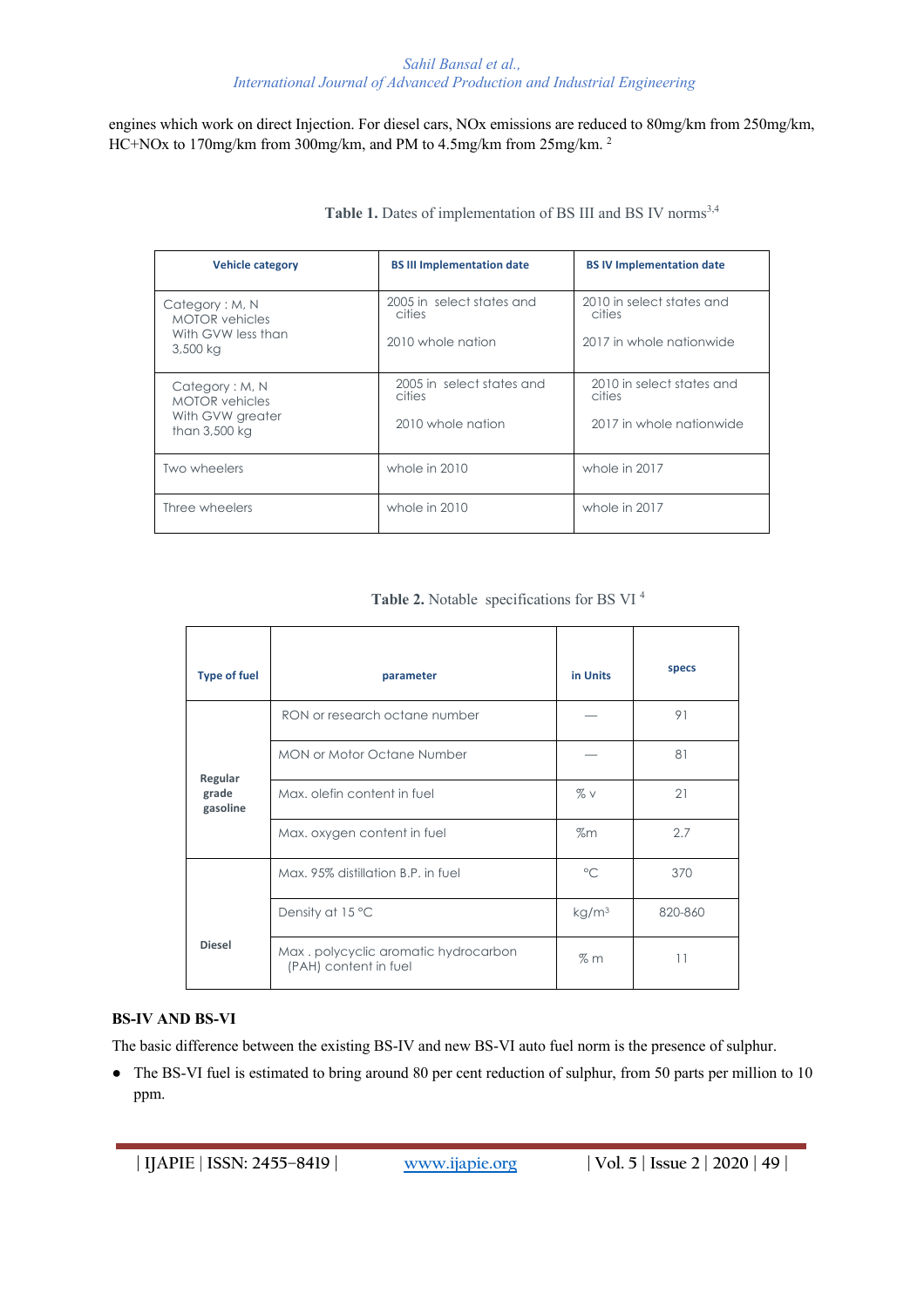- This key reduction in sulphur makes it possible to equip vehicles with better catalytic converters that capture pollutants.
- BS VI standard shall help to bring down the quantity of NOx or oxides released due to petrol vehicles by 25%  $2$  and by diesel engines to 70%.  $2$
- The BS VI fuel contains 5 times less the sulphur than in BS IV fuel.
- BS-VI enabled petrol cars are made to cause emission of not more than 60mg/km of NOx (Nitrogen Oxide), 80mg/km as in case of BS IV vehicles . The particulate matter (PM) emission limit will be kept 4.5mg/km for the engines working on petrol (direct Injection) As, for working on diesel cars, the emission of NOx is reduced from 250mg/km to 80mg/km, HC+NOx from 300mg/km to 170mg/km, and PM from 25mg/km to 4.5mg/km. 2



Figure 1 : PM Emission (g/km) xx Type of vehicle (comparing BS IV and BS VI)





## **Figure 1(a) ,1(b). various comparitive parameters are being shown here on BS IV and BS VI (compression ignition engines )**. 4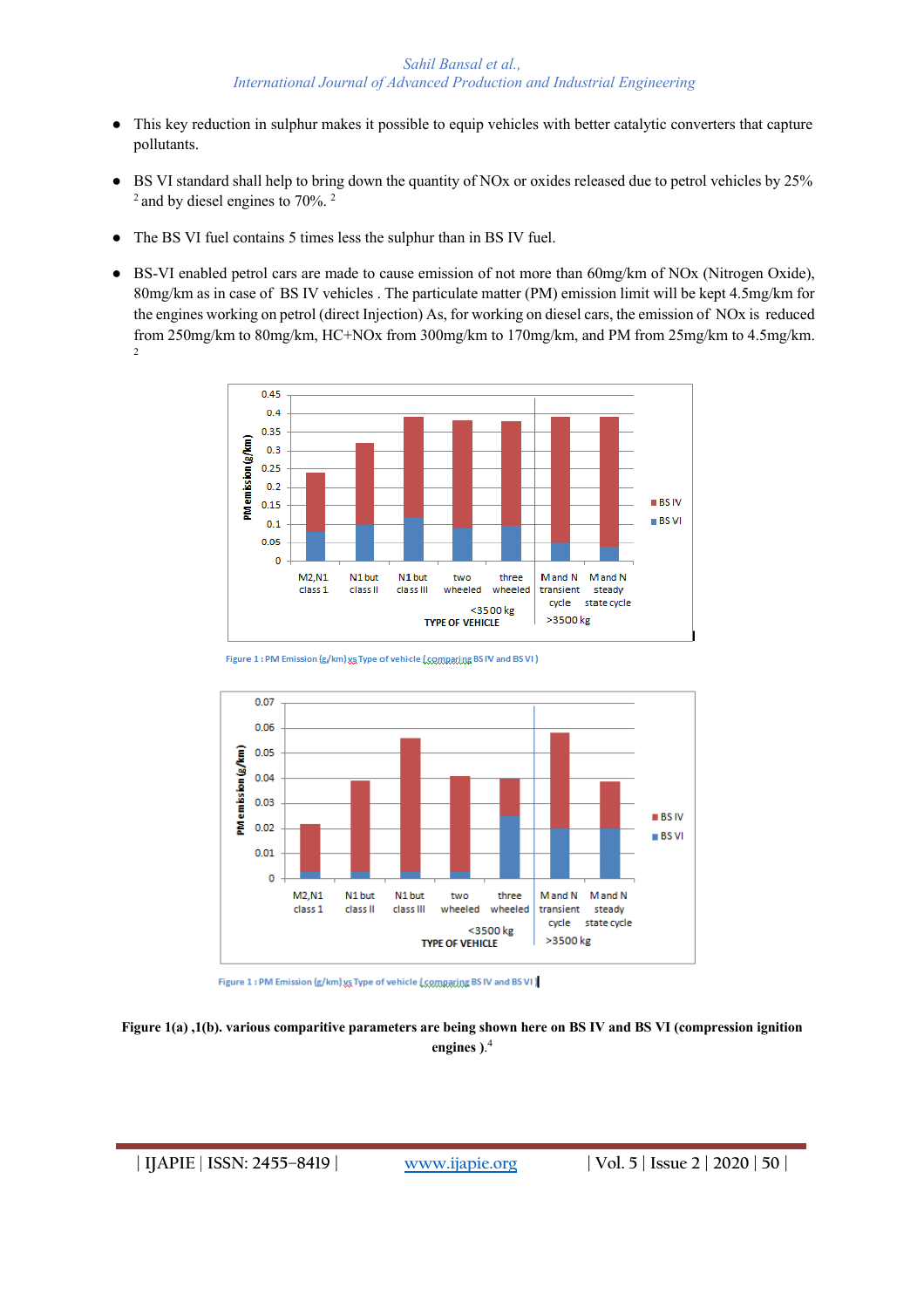## **The Supreme Court's Ruling dated 24.10.2018 1**

- The judgment was to be made on the problem that BS IV vehicles are to be sold / registered after 31.03. 2020 or not. In an earlier judgment on 13.04.2017 the detailed reasons that vehicles supporting BS IV will be sold by manufacturers or car companies in any vehicle category
- In 2003 government of India announced national auto policy on the recommendations of Mashelkar committee which was constituted in 2001 which made BS 4 compliant vehicles compulsory within various states on different dates ranging from 1.04.2005 and so it had been unfolded in country since the starting of 01.04.2010 then on 21.05.2010 and 14.07.2015 more cities were added to that and so amendment dated on 19.08.2015, made compulsory that BS4 should acquire force throughout the country before 01.04.17.
- And hence it had been made compulsory to not sell/register vehicles not complying to BS4 norms after 2017.
- Society of Indian automobile manufacturers (SIAM) submitted that they weren't denying the manufacturing of BS4 vehicles but they must run a while to sell all the stocks of non BS 6 vehicles so they'll pack up them.
- The manufacturer raised the priority that BS6 fuel are going to be available within the entire country only from 1st April 2020 and hence the manufacturer shouldn't be stopped from production on 31.03.2020 overnight because it isn't feasible for manufacturers to change over0 t0o BS 6 vehicles overnight as they must run some reasonable time for the selling of all the non BS 6 vehicles and aligning the new technology within the ongoing technology.
- The changing of the introduction date of BS 6 fuel from 2024 to 2020 and not the introduction of BS 5 vehicles was creating plenty of difficulties to the manufacturers.
- Ruling was made by the supreme court by taking many considerations like of World Economic Forum for the world's most polluted cities statistics dated on 03.05.2018 and statistics provided by world health organization (WHO) on the cities of India were taken into consideration.The concern of pollution and growing pollution in India was taken highly into consideration which made it highly difficult for the supreme court to administer any time beyond regulation to the manufacturers of automobile
- The point was raised that since 2018 to 2019 the govt has spend an amount of rupees 30000 crore for the assembly of BS 6 fuel for it to be completely implemented on 01.04.2020

The Supreme Court then passed the ruling that from 01.04.2010 only vehicles complying to Bharat stage VI Vehicle shall be sold or registered within the entire country from 01.04.2020

## **The impact on Industries due to above ruling :**

If the following rule is bought and implemented, a large amount of stock of BS4 vehicles will not be able to sell as it will have to be discarded immediately. This will be a very big market loss to the manufacturers of the cars as they have to dump all the non-BS VI vehicles. Alongside this, they have to put more and more investment on the introduction of BS VI technologies which will giving them another burden on their investment part.

As the prices of BS 6 vehicles will be Rupees 11,000 to 20,000 more than the BS4 vehicles the selling of the cars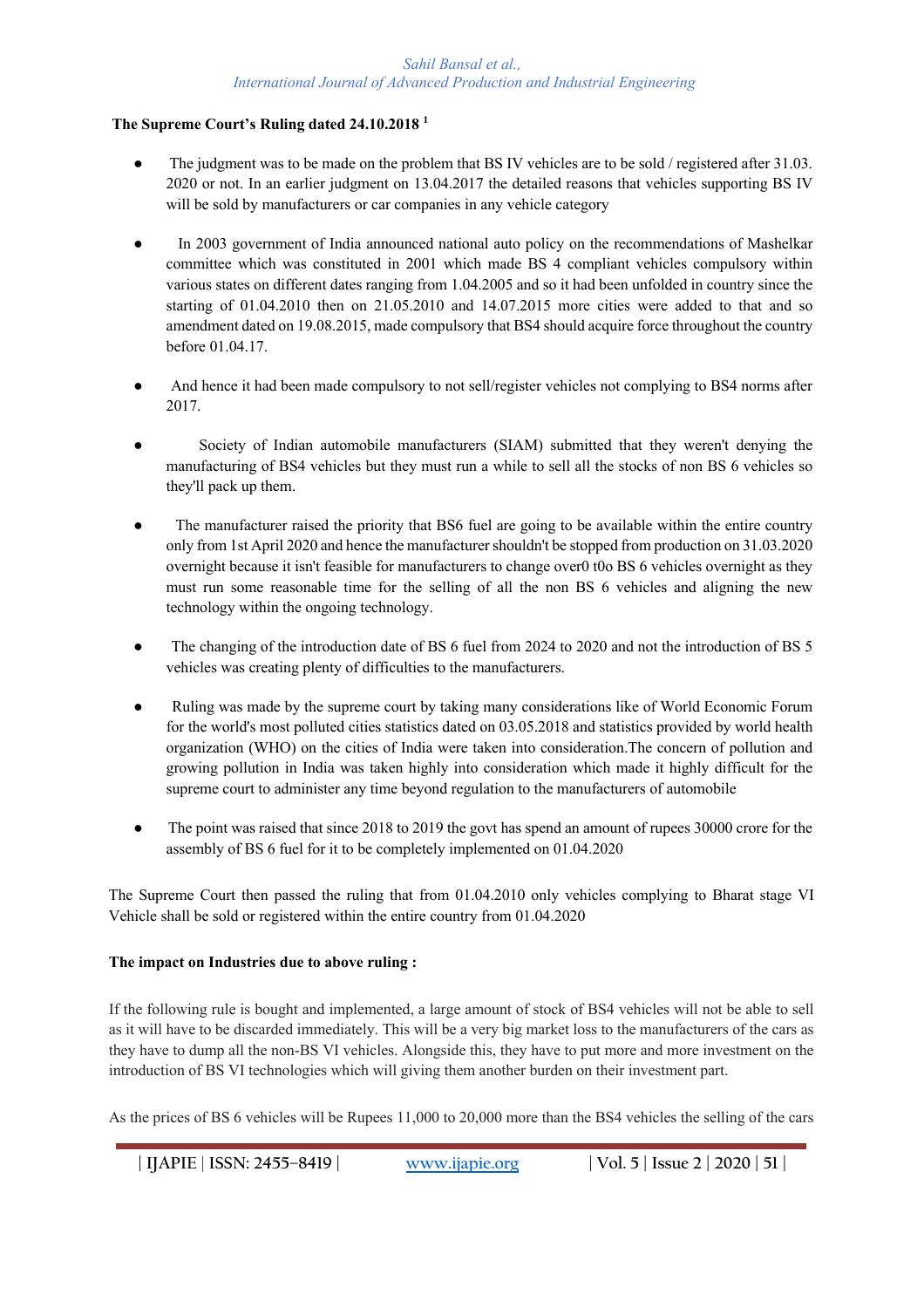with BS VI engines will be facing setbacks in the market itself. Also the prices of BS VI, fuel as the oil refinery companies are being invested by an amount of Rs 30,000 crores<sup>1</sup> by the Indian government and the manufacturing plus maintenance of such kind of fuel is more costlier than BS4 fuel, as it causes a very less amount of pollution as compared to BS4 fuels which involve introduction of many advance technologies. The introduction of public transport and various Technological reforms in the Transportation sector which provide a much feasible solution for a less costlier travel will also be a governing factor for the automotive industries profit.

## **Impact on Indian Economy:**

Car sales in India had decreased in July'19 by 31% than in July'18<sup>5</sup>, the introduction of BS VI was one of the major factors in this Slowdown.

As stated earlier, Supreme Court's ruling post 1st April 2020 only BS6 cars will be available in the market people were planning to buy contemporary BS 4 cars are disturbed about the merit of re- sale in future so the customers are holding the conclusion to buy BS4 cars due to this confusion of their which is causing the slow down of the sale of BS IV cars and hence hampering the Indian economy.

For example: India's largest car maker Maruti Suzuki<sup>5</sup> is impotent to upgrade its diesel engine vehicles from BS IV technology to BS VI technology due to high cost and unavailability of expertise.



**Figure** 3: SUB-OPTIMAL USE OF FACTORIES 5

(Blue: Two-wheelers, Red: Four-Wheelers, Y-axis: Percentage)